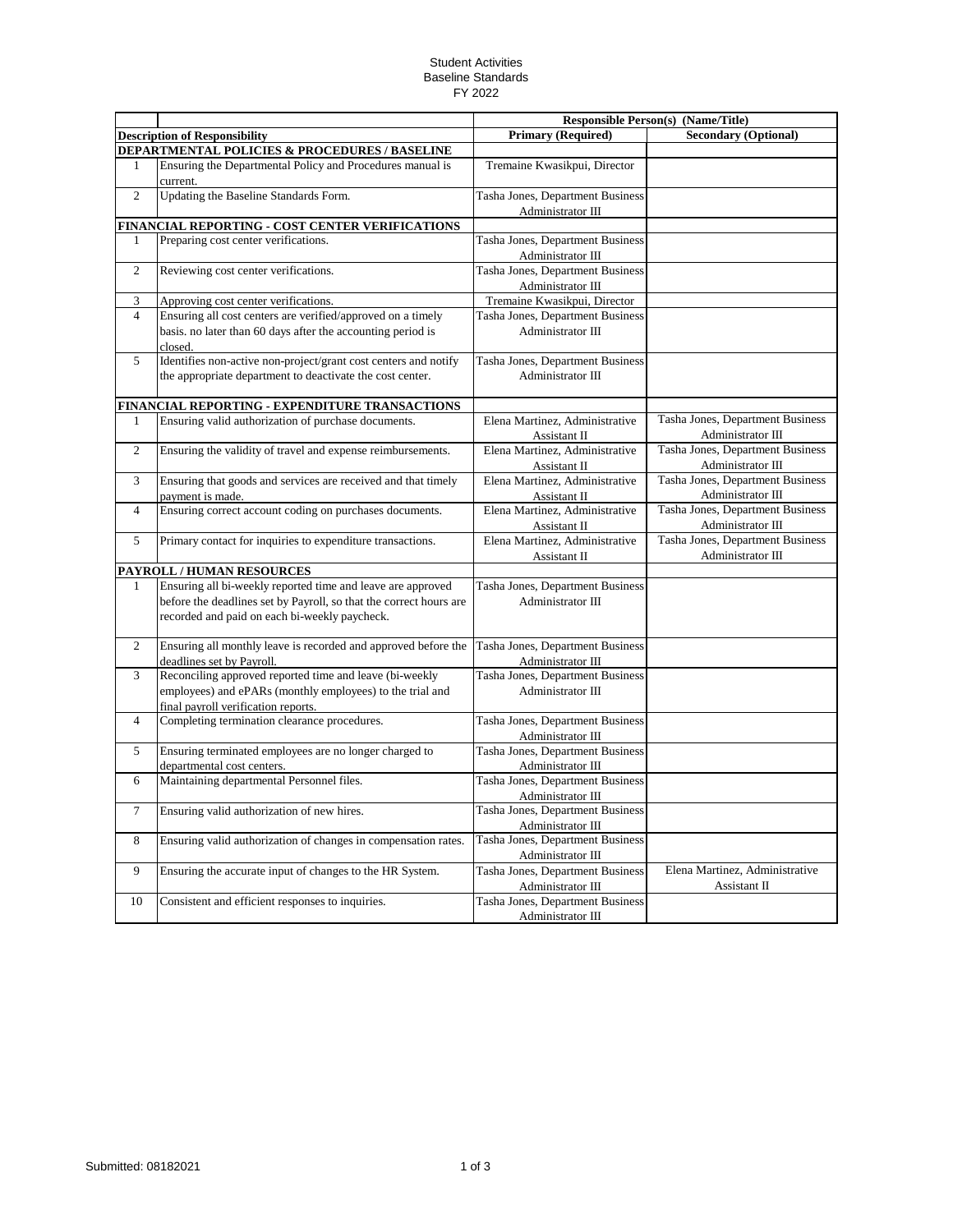## Student Activities Baseline Standards FY 2022

|                                |                                                                                                                                                |                                                       | <b>Responsible Person(s) (Name/Title)</b>             |
|--------------------------------|------------------------------------------------------------------------------------------------------------------------------------------------|-------------------------------------------------------|-------------------------------------------------------|
|                                | <b>Description of Responsibility</b>                                                                                                           | <b>Primary (Required)</b>                             | <b>Secondary (Optional)</b>                           |
|                                | <b>CASH HANDLING</b>                                                                                                                           |                                                       |                                                       |
| 1                              | Collecting cash, checks, etc.                                                                                                                  | Elena Martinez, Administrative<br>Assistant II        |                                                       |
| $\overline{c}$                 | Prepares Departmental Deposit Form.                                                                                                            | Elena Martinez, Administrative<br>Assistant II        |                                                       |
| 3                              | Approves Departmental Deposit Form.                                                                                                            | Tremaine Kwasikpui, Director                          | Tasha Jones, Department Business<br>Administrator III |
| $\overline{4}$                 |                                                                                                                                                | Elena Martinez, Administrative                        |                                                       |
|                                | Transports deposit to the Cashiers Office.                                                                                                     | Assistant II                                          |                                                       |
| 5                              | Preparing Journal Entries.                                                                                                                     | N/A                                                   |                                                       |
| 6                              | Verifying deposits posted correctly in the Finance System.                                                                                     | Tasha Jones, Department Business<br>Administrator III |                                                       |
| 7                              | Adequacy of physical safeguards of cash receipts and<br>equivalent.                                                                            | Elena Martinez, Administrative<br>Assistant II        |                                                       |
| 8                              | Ensuring deposits are made timely.                                                                                                             | Elena Martinez, Administrative<br>Assistant II        |                                                       |
| 9                              | Ensuring all employees who handle cash have completed Cash                                                                                     | Tremaine Kwasikpui, Director                          |                                                       |
|                                | Security Procedures or Cash Deposit and Security Procedures<br>training.                                                                       |                                                       | Tasha Jones, Department Business<br>Administrator III |
| 10                             | Updating Cash Handling Procedures as needed.                                                                                                   | N/A                                                   |                                                       |
| 11                             | Consistent and efficient responses to inquiries.                                                                                               | Elena Martinez, Administrative<br>Assistant II        |                                                       |
|                                | PETTY CASH                                                                                                                                     |                                                       |                                                       |
| 1                              | Preparing petty cash disbursements.                                                                                                            | N/A                                                   |                                                       |
| 2                              | Ensuring petty cash disbursements are not for more than \$100.                                                                                 | N/A                                                   |                                                       |
| 3                              | Ensuring petty cash disbursements are made for only authorized<br>purposes.                                                                    | N/A                                                   |                                                       |
| $\overline{4}$                 | Approving petty cash disbursements.                                                                                                            | N/A                                                   |                                                       |
| 5                              | Replenishing the petty cash fund timely.                                                                                                       | N/A                                                   |                                                       |
| 6                              | Ensuring the petty cash fund is balanced after each<br>disbursement.                                                                           | N/A                                                   |                                                       |
|                                | <b>CONTRACT ADMINISTRATION</b>                                                                                                                 |                                                       |                                                       |
| 1                              | Ensuring departmental personnel comply with contract<br>administration policies/procedures.                                                    | Tasha Jones, Department Business<br>Administrator III |                                                       |
|                                | PROPERTY MANAGEMENT                                                                                                                            |                                                       |                                                       |
| 1                              | Performing the annual inventory.                                                                                                               | Elena Martinez, Administrative<br>Assistant II        |                                                       |
| 2                              | Ensuring the annual inventory was completed correctly.                                                                                         | Elena Martinez, Administrative<br>Assistant II        |                                                       |
| 3                              | Tagging equipment.                                                                                                                             | N/A                                                   |                                                       |
| $\overline{4}$                 | Approving requests for removal of equipment from campus.                                                                                       | Tremaine Kwasikpui, Director                          |                                                       |
|                                | <b>DISCLOSURE FORMS</b>                                                                                                                        |                                                       |                                                       |
|                                | Ensuring all employees with purchasing influence complete the<br>annual Related Party disclosure statement online.                             | Tremaine Kwasikpui, Director                          | Tasha Jones, Department Business<br>Administrator III |
| $\overline{c}$                 | Ensuring all full time, benefits eligible, exempt faculty and staff                                                                            | Tremaine Kwasikpui, Director                          | Tasha Jones, Department Business<br>Administrator III |
| 3                              | complete the Consulting disclosure statement online.<br>Ensuring that all Principal and Co-Principal Investigators                             | Tremaine Kwasikpui, Director                          |                                                       |
|                                | complete the annual Conflict of Interest disclosure statement for                                                                              |                                                       |                                                       |
|                                | the Office of Research and Sponsored Programs                                                                                                  |                                                       | Tasha Jones, Department Business<br>Administrator III |
| <b>RESEARCH ADMINISTRATION</b> |                                                                                                                                                |                                                       |                                                       |
| $\mathbf{1}$                   | Verifies that all grant cost centers contain positive budgetary<br>balances.                                                                   | $\rm N/A$                                             |                                                       |
| $\overline{c}$                 | Ensuring that research expenditures are covered by funds from<br>sponsors.                                                                     | N/A                                                   |                                                       |
| 3                              | Notifies the appropriate department to deactivate expired grant<br>cost centers.                                                               | $\rm N/A$                                             |                                                       |
| $\overline{4}$                 | Ensuring that all fund groups for each Dept ID have positive                                                                                   | $\rm N/A$                                             |                                                       |
| 5                              | fund equity at year-end.<br>Verifies that effort reporting is accurately calculated (verifies<br>actual time) and timely reported (quarterly). | $\rm N/A$                                             |                                                       |
|                                |                                                                                                                                                |                                                       |                                                       |